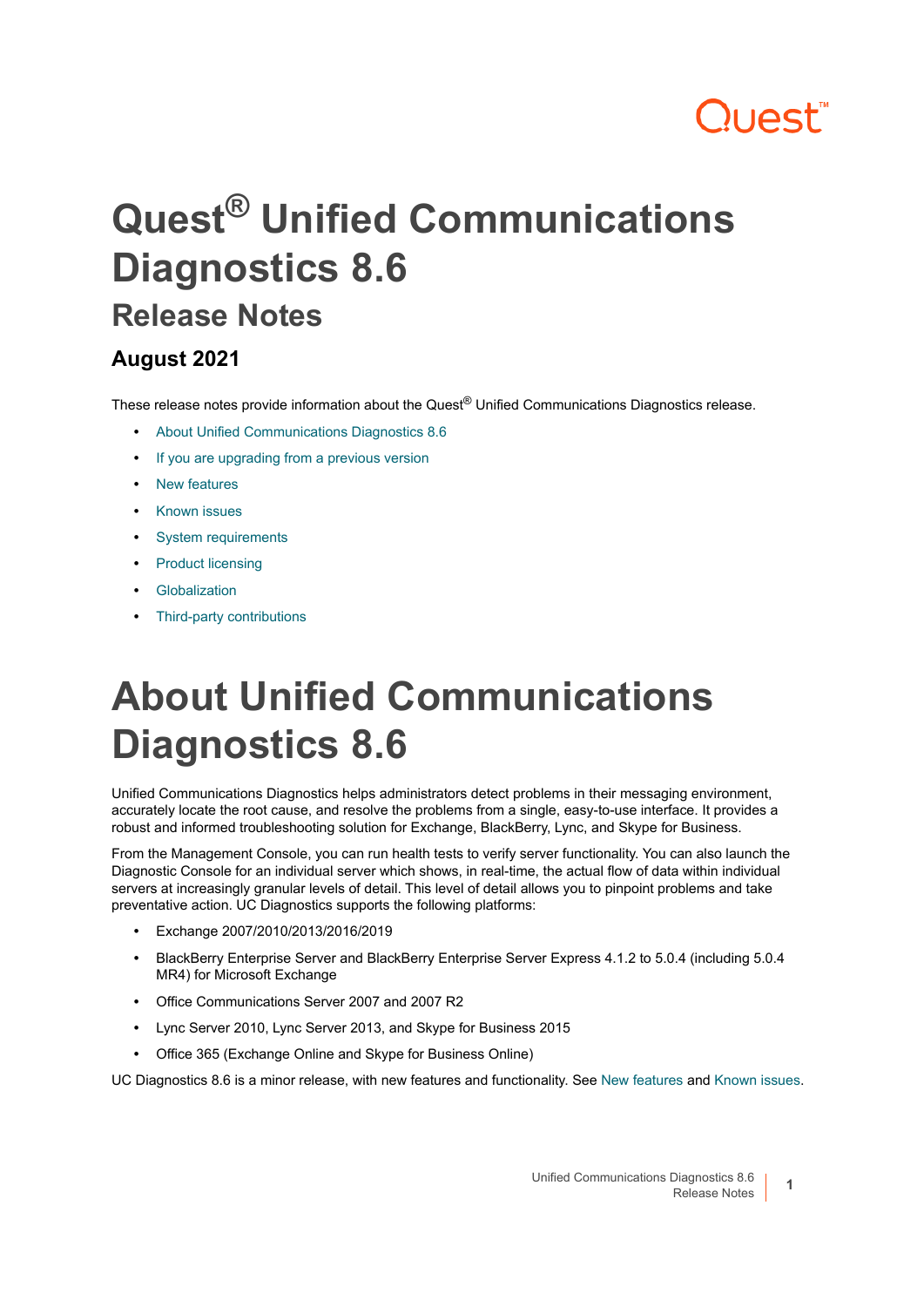# <span id="page-1-0"></span>**New features**

The following new features are available in UC Diagnostics 8.6:

- **•** Support is added for OAuth 2.0 (modern authentication) using EWS for some Office 365 tests. To use OAuth 2.0, you must register the UC Diagnostics application with the [Microsoft Azure portal site](https://aad.portal.azure.com/). For more information see section titled "Registering UC Diagnostics with the Microsoft Azure portal" in the *UC Diagnostics User Guide*. Depending on the region from which you are accessing the Microsoft Azure portal site, the user interface can differ.
	- New EWS Authentication pages are added when you are configuring the Exchange Online Mailbox Logon Health test and the Exchange Online Message Delivery Health test. You use these pages to specify the Application ID, Tenant ID, and Client Secret that were assigned when you registered the UC Diagnostics application with the with the Microsoft Azure portal.

For upgrade scenarios, the existing health tests will run using basic authentication mode until you reconfigure them.

- **•** New fields are added to the connection page when you are connecting to Office 365. The fields are used to specify the PowerShell Connection URL and the Azure AD Authorization Endpoint URL when you are connecting to one of the Microsoft National clouds. (If you are connecting to the Microsoft Global cloud, the default values can be used and you can leave the fields empty.)
- **•** Support is added up to Exchange 2019 CU 10.
- **•** Support is added up to Exchange 2016 CU 16.
- **•** Support is added up to Exchange 2013 CU 23.

### <span id="page-1-1"></span>**If you are upgrading from a previous version**

You can perform a direct upgrade from 8.2 and later. If you are upgrading from 8.1 or earlier, you must first upgrade to 8.4 and then upgrade from 8.4 to 8.6.

If you are upgrading from a previous version, IIS services will stop while upgrading the Web Reports components. IIS services will automatically restart once upgrading is complete.

If you are upgrading from version 8.2 or later, you must use the Force Rediscovery option to repopulate the topology view or show service pack information for Exchange. For more information, see [Upgrading from version](#page-2-1)  [8.2 or later.](#page-2-1)

### **Upgrading a manually installed database**

If you manually installed the database, you must manually upgrade the database. For more information, see the *Unified Communications Diagnostics Deployment Guide*.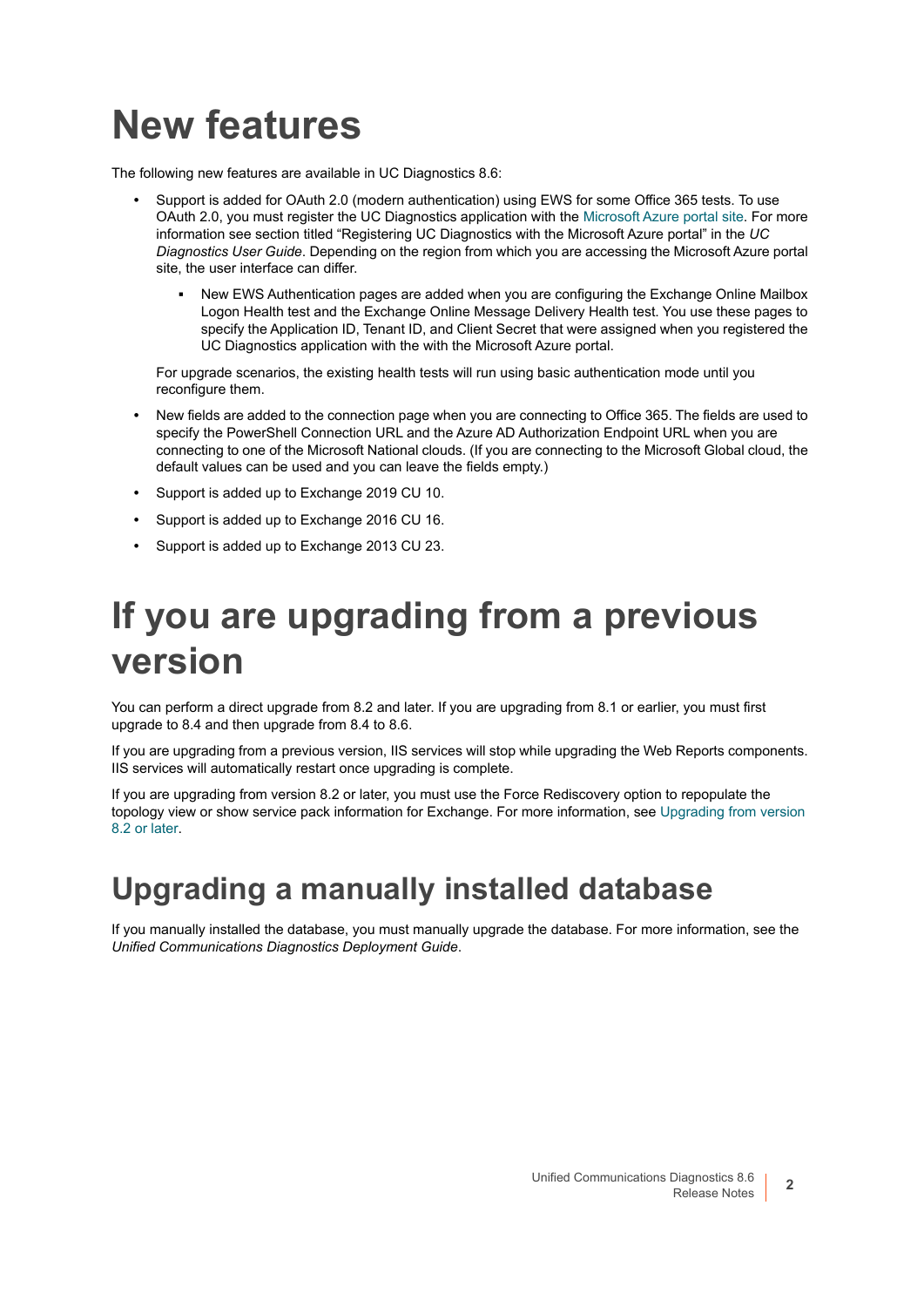# <span id="page-2-0"></span>**Known issues**

The following is a list of issues, including those attributed to third-party products, known to exist at the time of release.

**Table 1. General known issues**

<span id="page-2-1"></span>

| Table 1. General known issues                                                                                                                                                                                                                                                                                                                                                                             |                 |
|-----------------------------------------------------------------------------------------------------------------------------------------------------------------------------------------------------------------------------------------------------------------------------------------------------------------------------------------------------------------------------------------------------------|-----------------|
| <b>Known issue</b>                                                                                                                                                                                                                                                                                                                                                                                        | <b>Issue ID</b> |
| Do not install UC Diagnostics on the same machine as Spotlight on Active Directory or as<br>MessageStats.                                                                                                                                                                                                                                                                                                 | <b>NA</b>       |
| Table 2. Management console known issues                                                                                                                                                                                                                                                                                                                                                                  |                 |
| <b>Known issue</b>                                                                                                                                                                                                                                                                                                                                                                                        | <b>Issue ID</b> |
| When running the Exchange External Message Delivery Health Test against Exchange 2013 in<br>which the CAS server is behind a load balancer, the test did not complete and it failed with the error<br>"Failed to open the default message store".                                                                                                                                                         | 452686          |
| Workaround                                                                                                                                                                                                                                                                                                                                                                                                |                 |
| Remove the Exchange External Message Delivery Health Test and run the Exchange Modern<br>Message Delivery Health Test instead.                                                                                                                                                                                                                                                                            |                 |
| If you are upgrading from 8.2, some health tests will not run immediately for Exchange 2016. You<br>must edit each test once and click Finish to cause the previous test to run and retrieve some of the<br>counter values correctly. The tests that must be edited after upgrade are as follows:                                                                                                         | 593819          |
| <b>Exchange Replication Health Test</b><br>$\bullet$                                                                                                                                                                                                                                                                                                                                                      |                 |
| Exchange Server Health Test<br>٠                                                                                                                                                                                                                                                                                                                                                                          |                 |
| Exchange Storage Health Test<br>٠                                                                                                                                                                                                                                                                                                                                                                         |                 |
| Exchange Queue Health Test<br>$\bullet$                                                                                                                                                                                                                                                                                                                                                                   |                 |
| Exchange System Health Test<br>٠                                                                                                                                                                                                                                                                                                                                                                          |                 |
| For a Skype for Business/Lync environment, if a DNS Alias record is configured for a front-end pool<br>or standard edition server rather than a Host A record, UC Diagnostics will fail to discover and run<br>the synthetic transaction health tests with that pool or server. This issue is only found on 32-bit and<br>64-bit systems of Windows 2008. Newer operating systems do not have this issue. | 325647          |
| In Skype for Business or Lync Discovery, the display name of PstnGateway only shows the<br>numbers/characters before the first dot. There is a problem when PstnGateway name is an IP<br>address.                                                                                                                                                                                                         | 354306          |
| Upgrading from version 8.2 or later                                                                                                                                                                                                                                                                                                                                                                       | 599577          |
| As of UC Diagnostics 8.3, Exchange 2000 and Exchange 2003 are not supported. If you are<br>upgrading from UC Diagnostics 8.2, use the Force Discovery Now option to repopulate your<br>topology view. If you are upgrading from 8.3, use this option to ensure Exchange version service<br>pack and CU (cumulative update) information is shown for Exchange servers.                                     | 662418          |
| <b>Solution</b>                                                                                                                                                                                                                                                                                                                                                                                           |                 |
| 1 After you have upgraded to UC Diagnostics, reconnect to your messaging environment by<br>clicking the menu option "Connect to xxx Environment/Organization".                                                                                                                                                                                                                                            |                 |
| Click Force Discovery Now from the menu.<br>2                                                                                                                                                                                                                                                                                                                                                             |                 |
| All objects in the treeview and topology and the health tests are now displayed. The service<br>pack and CU information is also displayed for Exchange servers                                                                                                                                                                                                                                            |                 |
| If the BlackBerry Server Health Test runs on a standby BlackBerry server in a high availability<br>configuration, the test results show errors for BlackBerry services that are not running. However,<br>these services are not required to run in the standby server and no error exists.                                                                                                                | 161453          |
| Workaround: Perform the BlackBerry server health test on the primary BlackBerry server only, or<br>run a separate BlackBerry server health test on the standby BlackBerry server with the affected<br>service counters set to 'informational'.                                                                                                                                                            |                 |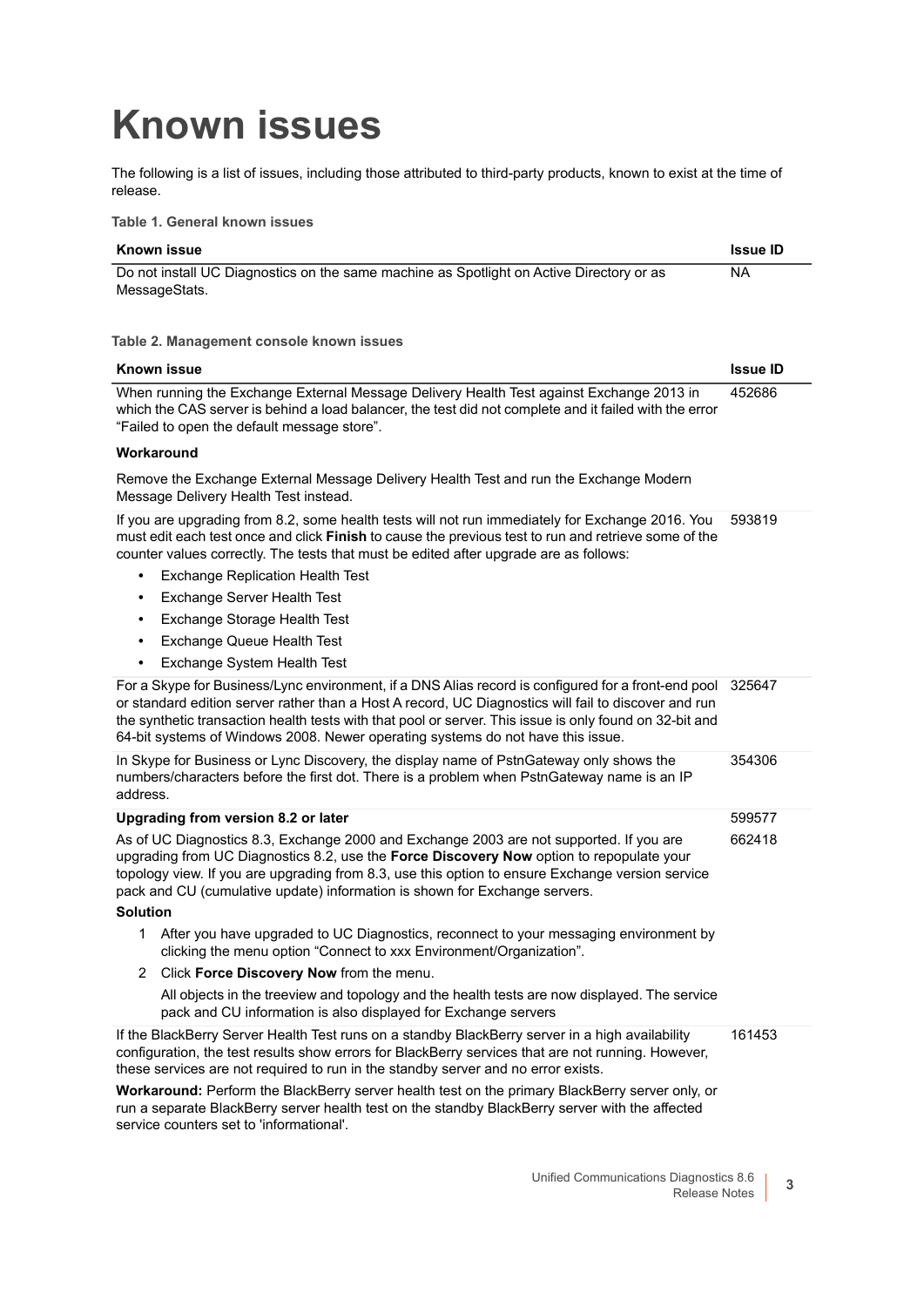#### **Table 2. Management console known issues**

| <b>Known issue</b>                                                                                                                                                                                                                                                                                                                           | <b>Issue ID</b> |
|----------------------------------------------------------------------------------------------------------------------------------------------------------------------------------------------------------------------------------------------------------------------------------------------------------------------------------------------|-----------------|
| If you are installing Exchange 2013 and have upgraded to the newest version of MAPI & CDO<br>(version 8.3.0.8353.000) to support RPC over HTTP) in a mixed environment, some health tests<br>may not run properly. ESM and MAPI & CDO might not work together.                                                                               | 274631          |
| Workaround: Uninstall ESM. Reinstall the new MAPI & CDO for Exchange:<br>(https://www.microsoft.com/en-us/download/details.aspx?id=42040).                                                                                                                                                                                                   |                 |
| Table 3. Diagnostic console known issues                                                                                                                                                                                                                                                                                                     |                 |
| <b>Known issue</b>                                                                                                                                                                                                                                                                                                                           | <b>Issue ID</b> |
| UC Diagnostics 8.4.1 was rebranded to the Quest company name and the installation path is now<br>Quest. After you upgrade from 8.2, 8.3 or 8.4 to the current version, the Save As Template and<br>Save As (Drilldown/AlarmLog) dialogs might still point to the previous installation path since<br>Windows saved the path in the registry. | 687018          |
| Workaround                                                                                                                                                                                                                                                                                                                                   |                 |
| You must manually redirect and save to the new default Quest path such as<br>"%current user%\AppData\Roaming\Quest\Shared\Templates".                                                                                                                                                                                                        |                 |
| On a Windows Server 2016, when you launch the Diagnostics Console for the first time, you can<br>see the following error: "There is no default printer currently selected."                                                                                                                                                                  | 652667          |
| Workaround                                                                                                                                                                                                                                                                                                                                   |                 |
| Open the Devices and Printer page by selecting either:                                                                                                                                                                                                                                                                                       |                 |
| Control Panel   All Control Panel Items   Devices and Printers<br>$\bullet$<br>$-OR-$                                                                                                                                                                                                                                                        |                 |
| Control Panel   Hardware   Devices and Printers<br>$\bullet$                                                                                                                                                                                                                                                                                 |                 |
| All subsequent launches of the Diagnostic Console will be successful.                                                                                                                                                                                                                                                                        |                 |
| If there is no Reverse Lookup Pointer (PTR) created for the target Lync 2013 Server in a different<br>domain and users connect the server with its NetBIOS name, the Lync 2013 plug-in of the<br>diagnostic console is unable to get values for some components.                                                                             | 369446          |
| <b>Solution</b>                                                                                                                                                                                                                                                                                                                              |                 |
| Add a Reverse Lookup Pointer (PTR) for the Lync 2013 Serve in the "Reverse Lookup Zones" of<br>DNS.                                                                                                                                                                                                                                          |                 |
| In Data Recorder Mode, if you connect to a Lync 2013 or Skype for Business 2015 Server with the<br>NetBIOS name (such as wm-skp-st), the home page does not display properly. Some components<br>are greyed out in the Diagnostics Console Play Back Mode.                                                                                   | 453310          |
| Workaround                                                                                                                                                                                                                                                                                                                                   |                 |

Use the server FQDN instead of the NetBIOS name when you connect in Data Recorder Mode.

**Table 4. Web reports known issues**

| Known issue                                                                                                                              | <b>Issue ID</b> |
|------------------------------------------------------------------------------------------------------------------------------------------|-----------------|
| On Windows Server 2016, when you opened Web Reports, the web site would fail if Internet<br>Explorer was not set as the default browser. | 652943          |
| Workaround                                                                                                                               |                 |
| Set Internet Explorer as the default browser on the computer that is running Windows Server 2016.                                        |                 |

Even though the SMTP Server and SMTP From Address were not configured for a subscription, when the user ran the subscription, the result showed Success. 652729

Always ensure that you have configured the SMTP server and SMTP From Address before you run a report subscription.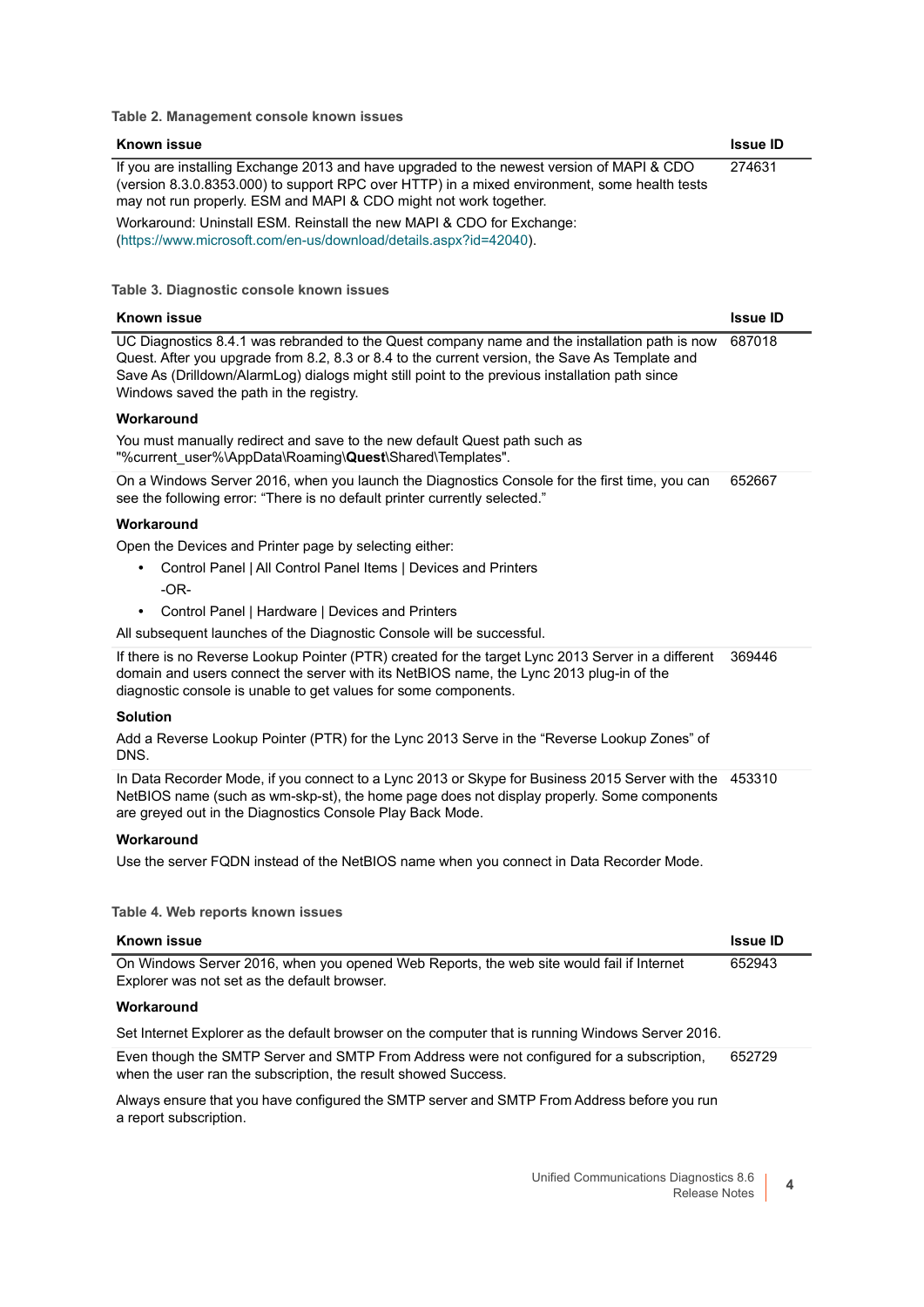#### **Table 4. Web reports known issues**

| <b>Known issue</b>                                                                                                                                                                                                                                                                           | <b>Issue ID</b> |
|----------------------------------------------------------------------------------------------------------------------------------------------------------------------------------------------------------------------------------------------------------------------------------------------|-----------------|
| On Windows Server 2016, if the account that is running Web Reports is not a domain                                                                                                                                                                                                           | 651422          |
| administrator, the following issues can occur:                                                                                                                                                                                                                                               | 652856          |
| User is unable to open Subscriptions   Configure Subscriptions.<br>$\bullet$                                                                                                                                                                                                                 |                 |
| After a user created a Web Reports custom report/graft/folder/subscription in the Microsoft<br>$\bullet$<br>Management Console (MMC), when the same user account accessed the Web Reports<br>web site using Internet Explorer, the user cannot see the items that were created using<br>MMC. |                 |
| Sometimes Web Reports cannot be opened in Internet Explorer and the following error is<br>$\bullet$<br>displayed: "Unable to create copy template files to [My Reports] folders."                                                                                                            |                 |
| Subscription emails cannot be sent correctly.<br>$\bullet$                                                                                                                                                                                                                                   |                 |
| On the Subscriptions page, the checkbox "Show Subscriptions for all users" is not shown in<br>$\bullet$<br>Internet Explorer but can be viewed in MMC.                                                                                                                                       |                 |
| Workaround                                                                                                                                                                                                                                                                                   |                 |
| Disable UAC by changing the registry key "EnableLUA" to value "0"<br>1                                                                                                                                                                                                                       |                 |
| 2 Restart the operating system.                                                                                                                                                                                                                                                              |                 |
| Web Reports will work without error.                                                                                                                                                                                                                                                         |                 |
| On Windows Server 2016, when you are creating a custom report in Web Reports, the Preview<br>option does not work correctly for data for a large number groups.                                                                                                                              | 651425          |
| Workaround                                                                                                                                                                                                                                                                                   |                 |
| Do not preview the custom report in the wizard. Click Finish. Then click Preview on the<br>$\bullet$<br>toolbar.                                                                                                                                                                             |                 |
| $-OR-$                                                                                                                                                                                                                                                                                       |                 |
| Select Organization, Server Name or Date field to group the data in the report instead of the<br>$\bullet$<br>counter name or counter value.                                                                                                                                                 |                 |
| Web Reports fail to open from the Management Console (MMC snap-in) if Web Reports is using<br>another web site rather than the default web site with 80 port.                                                                                                                                | 386971          |
| <b>Solution</b>                                                                                                                                                                                                                                                                              |                 |
| Click the Web Reports menu in MMC. Click the Select Web Reports Server option and<br>$\bullet$<br>enter the correct server name: http:// <webreportservername>[:portnumber]</webreportservername>                                                                                            |                 |
| The Web Reports can now be launched successfully.                                                                                                                                                                                                                                            |                 |
| When UAC is enabled, Web Report pops up an error to say that it has no enough permission to<br>read Web Report related folders, such as, C:\Inetpub\wwwroot\UCDiagnostics\Reports.                                                                                                           | 385509          |
| <b>Solution</b>                                                                                                                                                                                                                                                                              |                 |
| Disable UAC by changing the registry key "EnableLUA" to value "0"<br>1.                                                                                                                                                                                                                      |                 |

2 Restart the operating system.

The Web Report will work without error.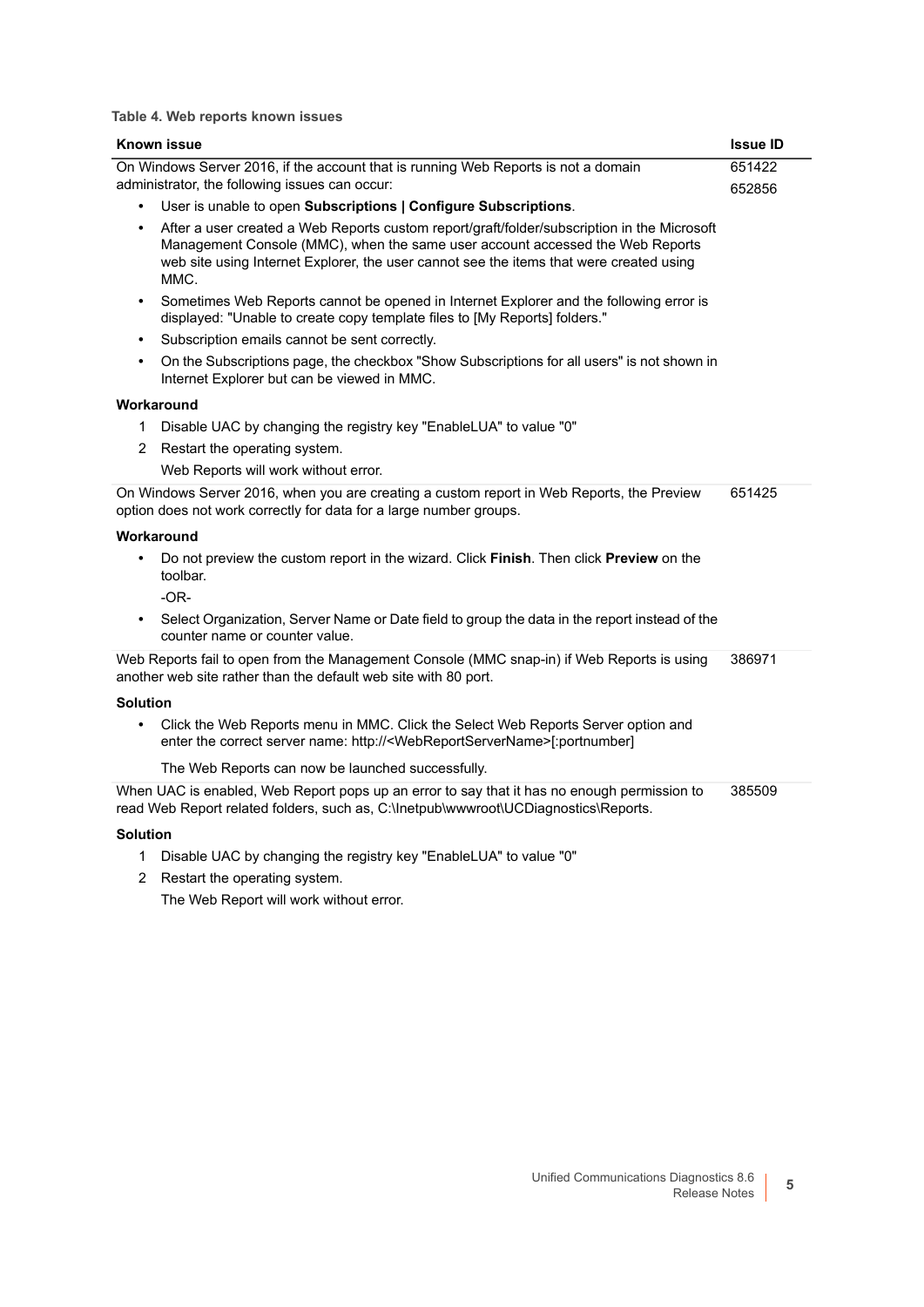# <span id="page-5-0"></span>**System requirements**

Before installing UC Diagnostics 8.6, ensure that your system meets the following minimum hardware and software requirements.

### **Hardware requirements**

**Table 5. Hardware requirements**

| <b>Requirement</b> | <b>Details</b>                                                                        |
|--------------------|---------------------------------------------------------------------------------------|
| Processor          | Processor x86 or x64, running at a minimum speed of 2 GHz                             |
| Memory             | 8 GB                                                                                  |
| Hard disk space    | 300 MB on system drive for application.                                               |
|                    | Historical reporting database requires additional space.                              |
|                    | For more information, see the Unified Communications Diagnostics Deployment<br>Guide. |

### **Software requirements**

Local Windows Administrator privileges are required on the computer where the product is installed. For more detailed permissions for operating UC Diagnostics, see the *Unified Communications Diagnostics Deployment Guide*.

**Table 6. Management console requirements**

| Component        | <b>Requirement</b>                                                                                                     |
|------------------|------------------------------------------------------------------------------------------------------------------------|
| Operating system | One of the following:                                                                                                  |
|                  | Microsoft Windows 8 (32 bit or 64 bit)                                                                                 |
|                  | Microsoft Windows 8.1 (32 bit or 64 bit)<br>$\bullet$                                                                  |
|                  | Microsoft Windows Server 2012 (64 bit)                                                                                 |
|                  | Microsoft Windows Server 2012 R2 (64 bit)<br>$\bullet$                                                                 |
|                  | Microsoft Windows 8.1 with update (32 bit or 64 bit)<br>$\bullet$                                                      |
|                  | Microsoft Windows Server 2012 R2 with update (64 bit)                                                                  |
|                  | Microsoft Windows Server 2016 (64 bit)<br>$\bullet$                                                                    |
|                  | <b>NOTE:</b> To run health tests against Office 365, UC Diagnostics<br>must be installed on a 64-bit operating system. |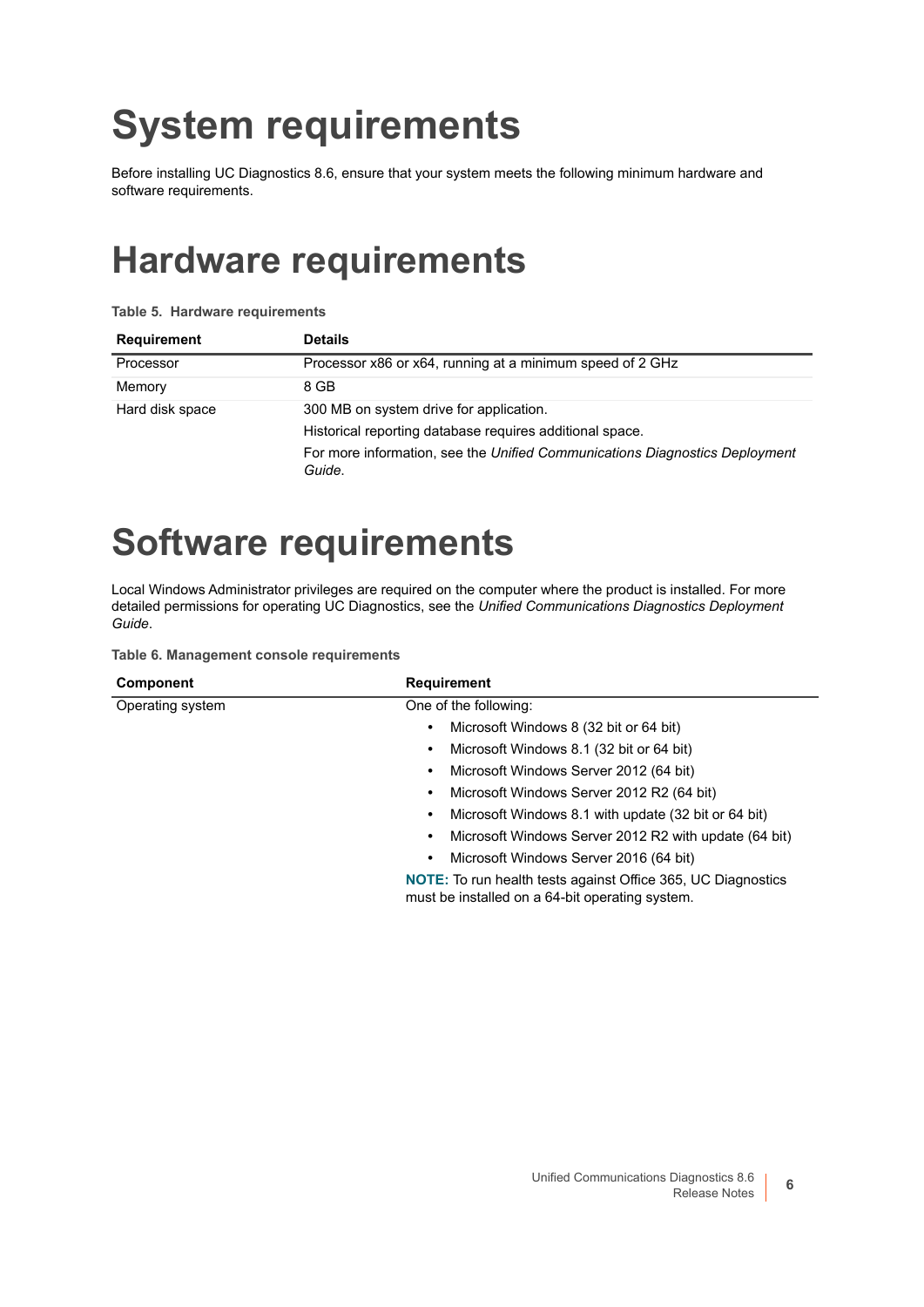**Table 6. Management console requirements**

| Component                                                   | Requirement                                                                                                                                                                                                                                                                                                                               |
|-------------------------------------------------------------|-------------------------------------------------------------------------------------------------------------------------------------------------------------------------------------------------------------------------------------------------------------------------------------------------------------------------------------------|
| Database                                                    | One of the following:                                                                                                                                                                                                                                                                                                                     |
|                                                             | Microsoft SQL Server 2012 SP 4                                                                                                                                                                                                                                                                                                            |
|                                                             | Microsoft SQL Server 2012 Express Edition SP 4<br>$\bullet$                                                                                                                                                                                                                                                                               |
|                                                             | Microsoft SQL Server 2014 SP 2<br>$\bullet$                                                                                                                                                                                                                                                                                               |
|                                                             | Microsoft SQL Server 2014 Express Edition SP 2<br>$\bullet$                                                                                                                                                                                                                                                                               |
|                                                             | Microsoft SQL Server 2016 SP 1<br>$\bullet$                                                                                                                                                                                                                                                                                               |
|                                                             | Microsoft SQL Server 2016 Express Edition SP 1<br>$\bullet$                                                                                                                                                                                                                                                                               |
|                                                             | Microsoft SQL Server 2017<br>$\bullet$                                                                                                                                                                                                                                                                                                    |
|                                                             | Microsoft SQL Server 2017 Express Edition<br>$\bullet$                                                                                                                                                                                                                                                                                    |
|                                                             | NOTE: If you are installing the database on a remote computer,<br>ensure remote connections are enabled on the SQL server and<br>you have sufficient permissions to create/modify the database.                                                                                                                                           |
|                                                             | <b>NOTE:</b> If you are using SQL Server Always On, you must have<br>configured an availability group listener that connects to the<br>primary replica. For SQL Server 2017, only availability groups that<br>deploy on a Windows Server Failover Cluster (WSFC) are<br>supported.                                                        |
| Diagnostic Services (Health Tests) for all<br>environments  | The following software is required for diagnostic services (health<br>tests) to run on any environment:                                                                                                                                                                                                                                   |
|                                                             | Microsoft .NET Framework 4.5.1 or later<br>$\bullet$                                                                                                                                                                                                                                                                                      |
|                                                             | Microsoft Data Access Components (MDAC) 2.8                                                                                                                                                                                                                                                                                               |
|                                                             | <b>NOTE:</b> MDAC 2.8 comes with your operating system. If MDAC is<br>uninstalled, UC Diagnostics will not run.                                                                                                                                                                                                                           |
| Diagnostic Services (Health Tests) for<br>Exchange 2007     | Exchange Management Console (EMC) 2007 SP 1 and<br>٠<br>Update Rollup 1 or later                                                                                                                                                                                                                                                          |
|                                                             | If your organization is mixed and contains Exchange 2007<br>servers, you must install EMC 2007 SP 2 or later.                                                                                                                                                                                                                             |
|                                                             | The Exchange Management Tools version installed on your<br>UC Diagnostics computer must match the Exchange<br>version installed on your Exchange server. For example, if<br>you have Exchange 2007 SP 2 installed on your Exchange<br>server, Exchange Management Console 2007 SP 2 must<br>be installed on your UC Diagnostics computer. |
|                                                             | Exchange Server MAPI Client and Collaborative Data<br>$\bullet$<br>Objects (MAPI & CDO) 1.2.1 (Build 8.3.0.8353.000 or later)                                                                                                                                                                                                             |
|                                                             | Microsoft Outlook should not be installed on the same<br>computer on which MAPI & CDO is installed.                                                                                                                                                                                                                                       |
| Diagnostic Services (Health Tests) for                      | Microsoft PowerShell 2.0 or later<br>$\bullet$                                                                                                                                                                                                                                                                                            |
| Exchange 2010                                               | MAPI Client and Collaborative Data Objects (MAPI & CDO)<br>$\bullet$<br>1.2.1 (version 8.3.0.8353.000.or later).                                                                                                                                                                                                                          |
| Diagnostic Services (Health Tests) for                      | Microsoft PowerShell 2.0 or later<br>$\bullet$                                                                                                                                                                                                                                                                                            |
| Exchange 2013                                               | MAPI Client and Collaborative Data Objects (MAPI & CDO)<br>$\bullet$<br>1.2.1 (version 8.3.0.8353.000. or later)                                                                                                                                                                                                                          |
| Diagnostic Services (Health Tests) for<br>Exchange 2016     | Microsoft PowerShell 2.0 or later<br>$\bullet$                                                                                                                                                                                                                                                                                            |
| Diagnostic Services (Health Tests) for<br><b>BlackBerry</b> | MAPI Client and Collaborative Data Objects (MAPI & CDO)<br>$\bullet$<br>1.2.1 (version8.3.0.8353.000 or later)                                                                                                                                                                                                                            |
| Diagnostic Services (Health Tests) for<br>Lync              | Microsoft PowerShell 2.0 or later<br>$\bullet$                                                                                                                                                                                                                                                                                            |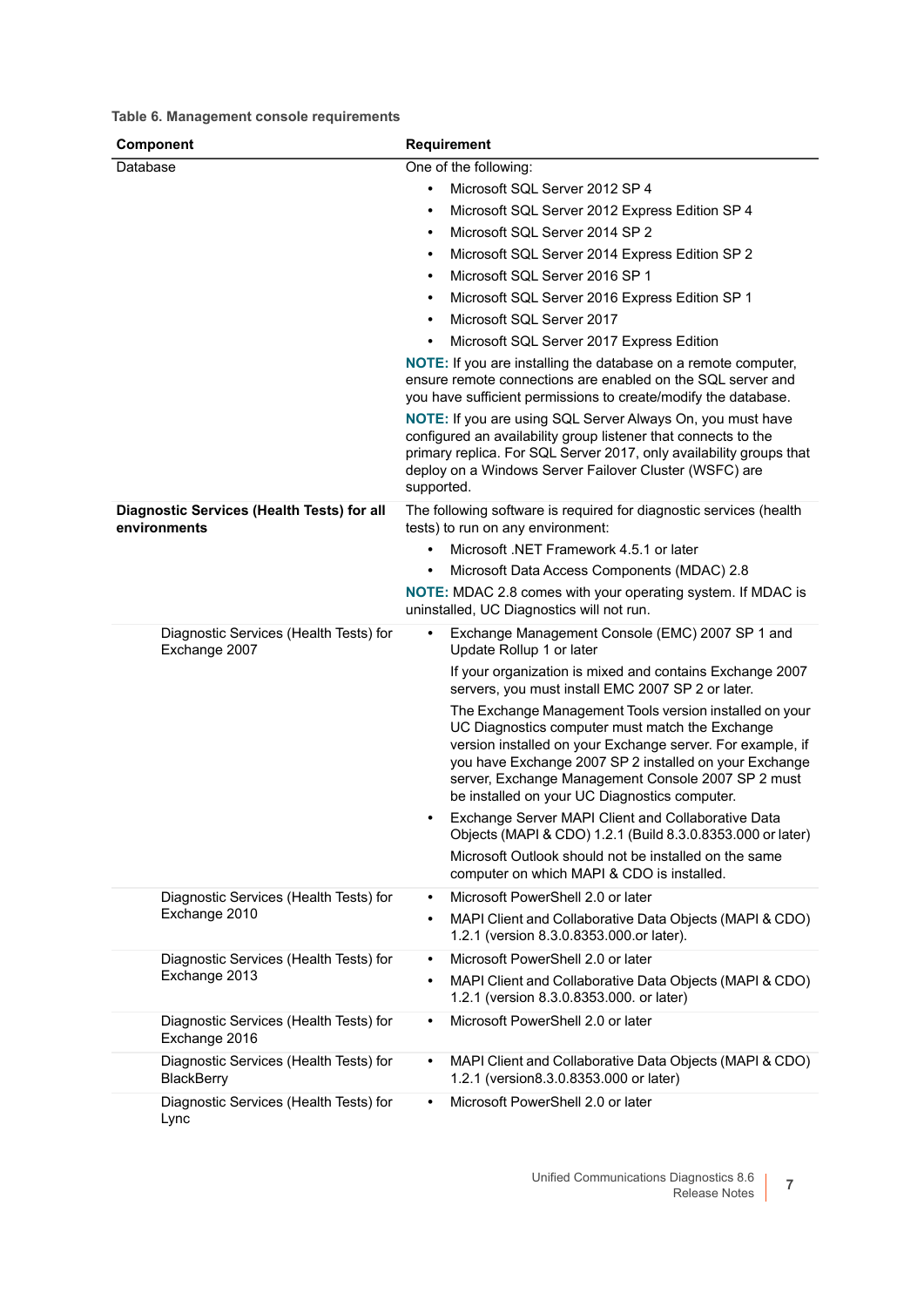**Table 6. Management console requirements**

| <b>Component</b>                                                                                        | <b>Requirement</b>                                                                                                                                                                                                                        |
|---------------------------------------------------------------------------------------------------------|-------------------------------------------------------------------------------------------------------------------------------------------------------------------------------------------------------------------------------------------|
| Diagnostic Services (Health Tests) for<br>Skype for Business                                            | Microsoft PowerShell 2.0 or later<br>$\bullet$                                                                                                                                                                                            |
| Diagnostic Services (Health Tests) for<br>Office 365 (Exchange Online and<br>Skype for Business Online) | Windows PowerShell 5.0 or later<br>$\bullet$<br>Microsoft Online Service Sign-in Assistant<br>$\bullet$<br>Windows Azure Active Directory for Windows PowerShell<br>$\bullet$<br>Microsoft Exchange Online PowerShell Module<br>$\bullet$ |

You can download Microsoft MAPI & CDO from the Microsoft web site here: https://www.microsoft.com/enus/download/details.aspx?id=42040.

To install the Microsoft Exchange Online PowerShell module, you can use the following procedure:

#### *To install the Exchange Online PowerShell module*

Perform the following steps in a browser that supports ClickOnce such as Microsoft Internet Explorer or Edge.

- 1 Open the Exchange admin center (EAC) for your Exchange Online organization.
- 2 In the EAC, go to **Hybrid | Setup** and click the appropriate **Configure** button to download the Exchange Online PowerShell module for multi-factor authentication.
- 3 In the Application Install window, click **Install**.

#### **Table 7. Diagnostic console requirements**

| <b>Component</b>                                             | <b>Requirement</b>                                   |
|--------------------------------------------------------------|------------------------------------------------------|
| Diagnostic Console for all Environments                      | Microsoft .NET Framework 4.5.1 or later<br>$\bullet$ |
| Diagnostic Console for Exchange 2007                         | EMC 2007 SP 1 or later<br>٠                          |
| Diagnostic Console for Exchange 2010                         | Microsoft PowerShell 2.0 or later<br>$\bullet$       |
| Diagnostic Console for Exchange 2013                         | Microsoft PowerShell 2.0 or later<br>٠               |
| Diagnostic Console for Exchange 2016                         | Microsoft PowerShell 2.0 or later<br>$\bullet$       |
| Diagnostic Console for Lync 2013/ Skype for<br>Business 2015 | Microsoft PowerShell 2.0 or later<br>$\bullet$       |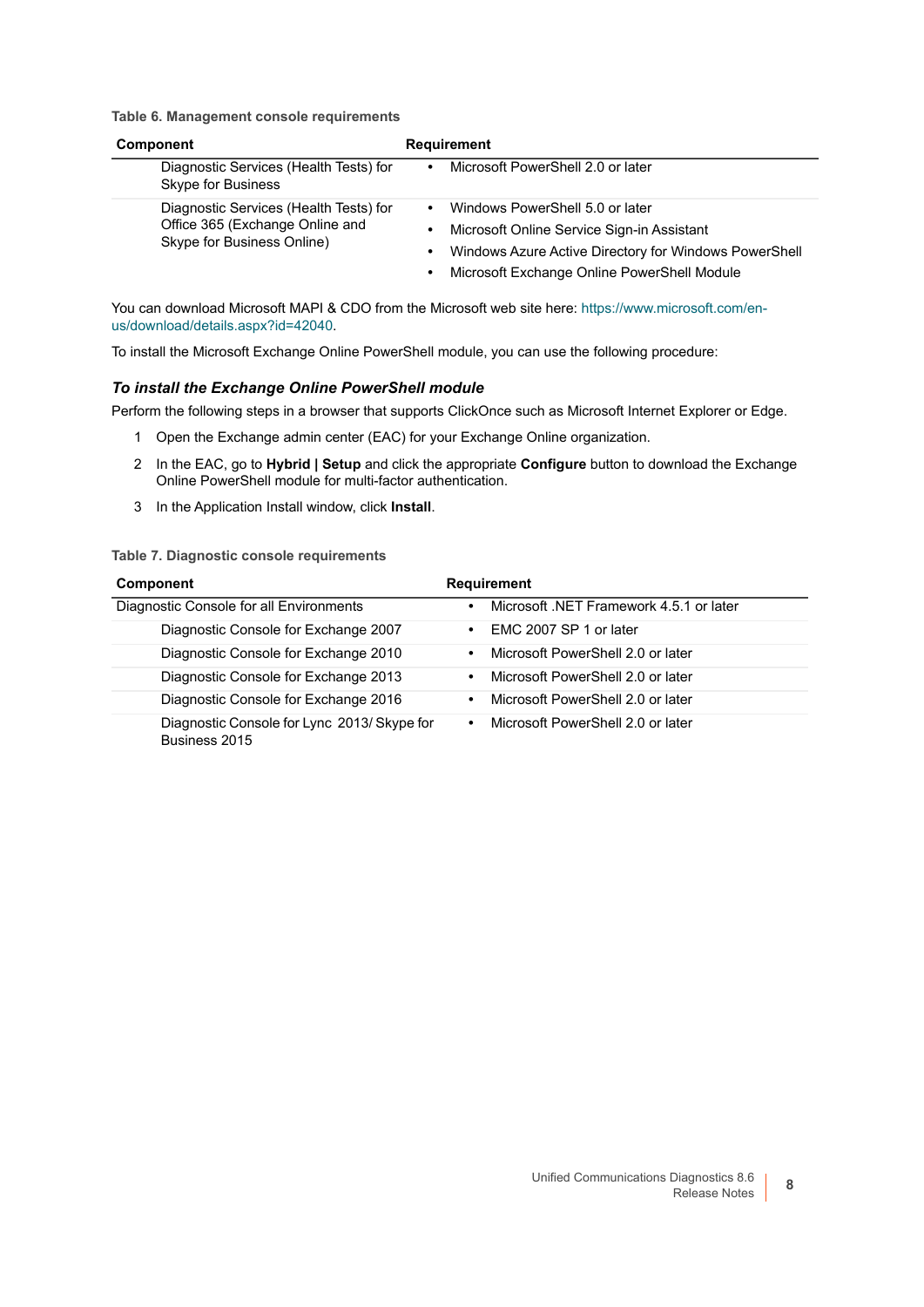|  |  |  | Table 8. Web reports requirements |
|--|--|--|-----------------------------------|
|--|--|--|-----------------------------------|

| <b>Requirement</b> | <b>Details</b>                                                                                                                                                         |
|--------------------|------------------------------------------------------------------------------------------------------------------------------------------------------------------------|
| Web reports        | For installing Web Reports, you need one of the following:<br>IIS 7.0 or later with the following enabled:<br>$\bullet$<br>World Wide Web Services or Web Server (IIS) |
|                    | Application Development Features: ASP, ASP.NET,<br>Server-Side Includes                                                                                                |
|                    | Security: Windows Authentication<br>$-OR -$<br>IIS 8.0 or later with the following enabled:<br>٠<br>World Wide Web Services or Web Server (IIS)                        |
|                    | Application Development Features: ASP, ASP.NET<br>3.5, Server-Side Includes                                                                                            |
|                    | Security: Windows Authentication                                                                                                                                       |
|                    | For viewing Web Reports, you need:                                                                                                                                     |
|                    | Internet Explorer 9.0 or later<br>$\bullet$                                                                                                                            |
|                    | Requirements for specific operating systems:                                                                                                                           |
|                    | If you are using Windows 7, you must enable Static Content<br>and Default Documents in IIS to view Web Reports.                                                        |
|                    | If you are installing Web Reports on a remote computer, you<br>٠<br>must use SQL Authentication.                                                                       |

For detailed requirements and a list of rights and permissions necessary for product operation, refer to the *Unified Communications Diagnostics Deployment Guide*.

## <span id="page-8-0"></span>**Product licensing**

Quest uses the Quest license type (.dlv) and will be emailing your new license file to you.

### **Existing customers**

If you are an existing customer, you might have an .asc license file installed. When you upgrade UC Diagnostics, the legacy .asc license will continue to work.

When you receive the new license, use the following procedure to activate it.

#### *To activate a purchased commercial license*

- 1 On home page of the Unified Communications Diagnostics management console, select the **Plug-In Information** tab.
- 2 Select one plug-in on the list, right-click and select **Update License**.
- 3 Select the purchased commercial license (xxxxxxx.dlv) to activate.
	- -OR -
- 1 On UC Diagnostics diagnostic console, click **Help** and select **About Spotlight** on the menu.
- 2 Select the Installed Products tab and click **View/change product license**.

 $-OR -$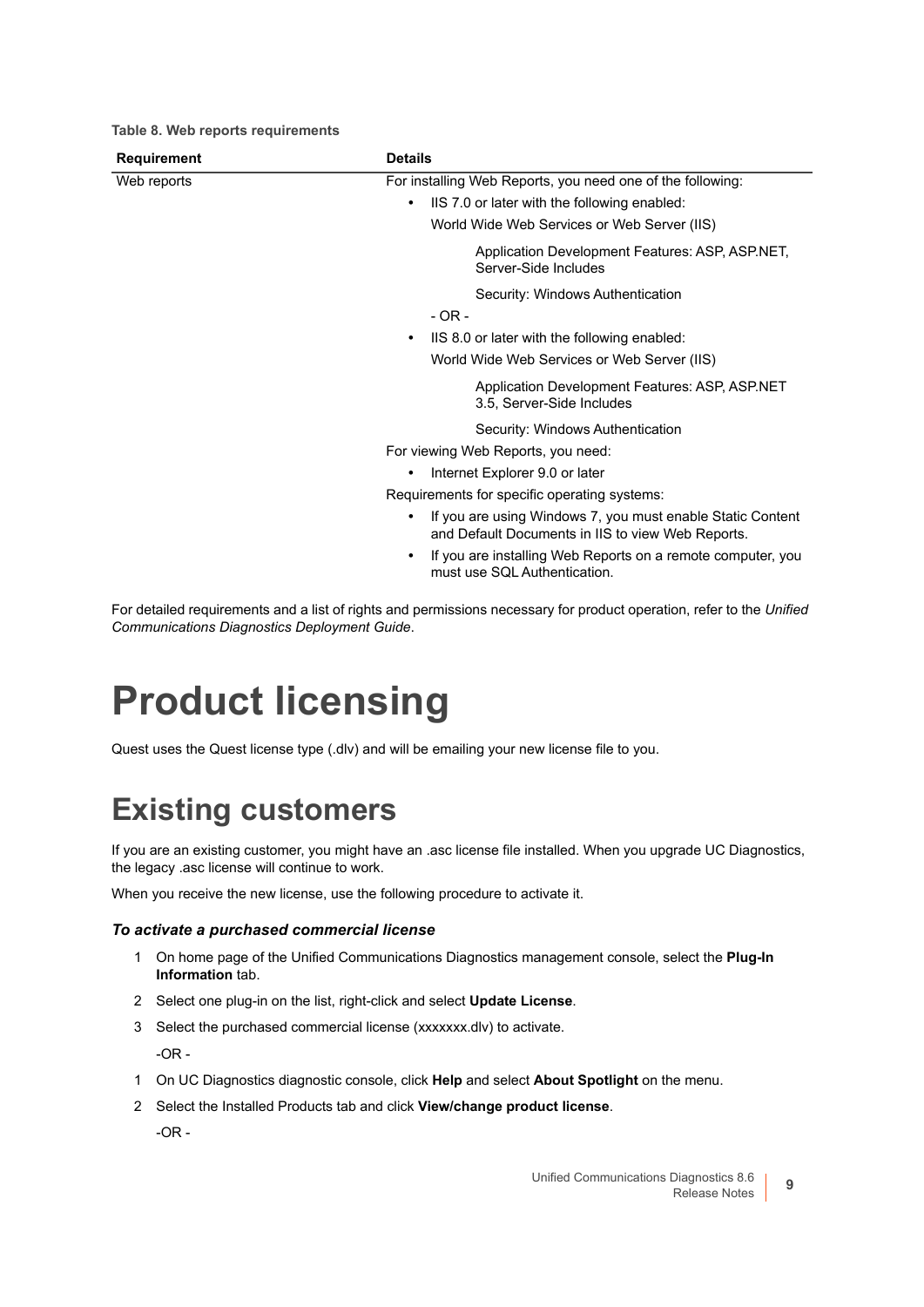- 1 Select the **Spotlight Modules** tab, select a UC Diagnostics plug-in and click **View/change license**.
- 2 Click the **Update license**.
- 3 Select the purchased commercial license (xxxxxxx.dlv) to activate.

Repeat these steps on each computer on which you have the UC Diagnostics console installed.

### **New customers**

Typically, when you download UC Diagnostics, a trial license is automatically downloaded as well. In some cases, you might extend the trial with another trial license (.dlv file). When you later obtain a purchased license, you can install the commercial license (.dlv file) over the trial license. You can install or update a license from either the management console or from the diagnostic console.

#### *To activate a trial license*

- 1 On the home page of the Unified Communications Diagnostics management console, select the **Plug-In Information** tab.
- 2 Select the UC Diagnostics plug-in on the list, right-click and select **Update License**.
- 3 Select the new trial license (xxxxxxx.dlv) to activate.

 $-$  OR  $-$ 

- 1 On UC Diagnostics diagnostic console, click **Help** and select **About Spotlight** on the menu.
- 2 Select the Installed Products tab and click **View/change product license**.

- OR -

- 1 Select the **Spotlight Modules** tab, select the UC Diagnostics plug-in and click **View/change license**.
- 2 Click **Update license**.
- 3 Select the new trial license (xxxxxxx.dlv) to activate.

Repeat these steps on each computer on which you have the UC Diagnostics console installed.

#### *To activate a purchased commercial license*

- 1 On home page of the Unified Communications Diagnostics management console, select the **Plug-In Information** tab.
- 2 Select one plug-in on the list, right-click and select **Update License**.
- 3 Select the purchased commercial license (xxxxxxx.dlv) to activate.  $-OR -$
- 1 On UC Diagnostics diagnostic console, click **Help** and select **About Spotlight** on the menu.
- 2 Select the Installed Products tab and click **View/change product license**.  $-OP -$
- 1 Select the **Spotlight Modules** tab, select a UC Diagnostics plug-in and click **View/change license**.
- 2 Click the **Update license**.
- 3 Select the purchased commercial license (xxxxxxx.dlv) to activate.

Repeat these steps on each computer on which you have the UC Diagnostics console installed.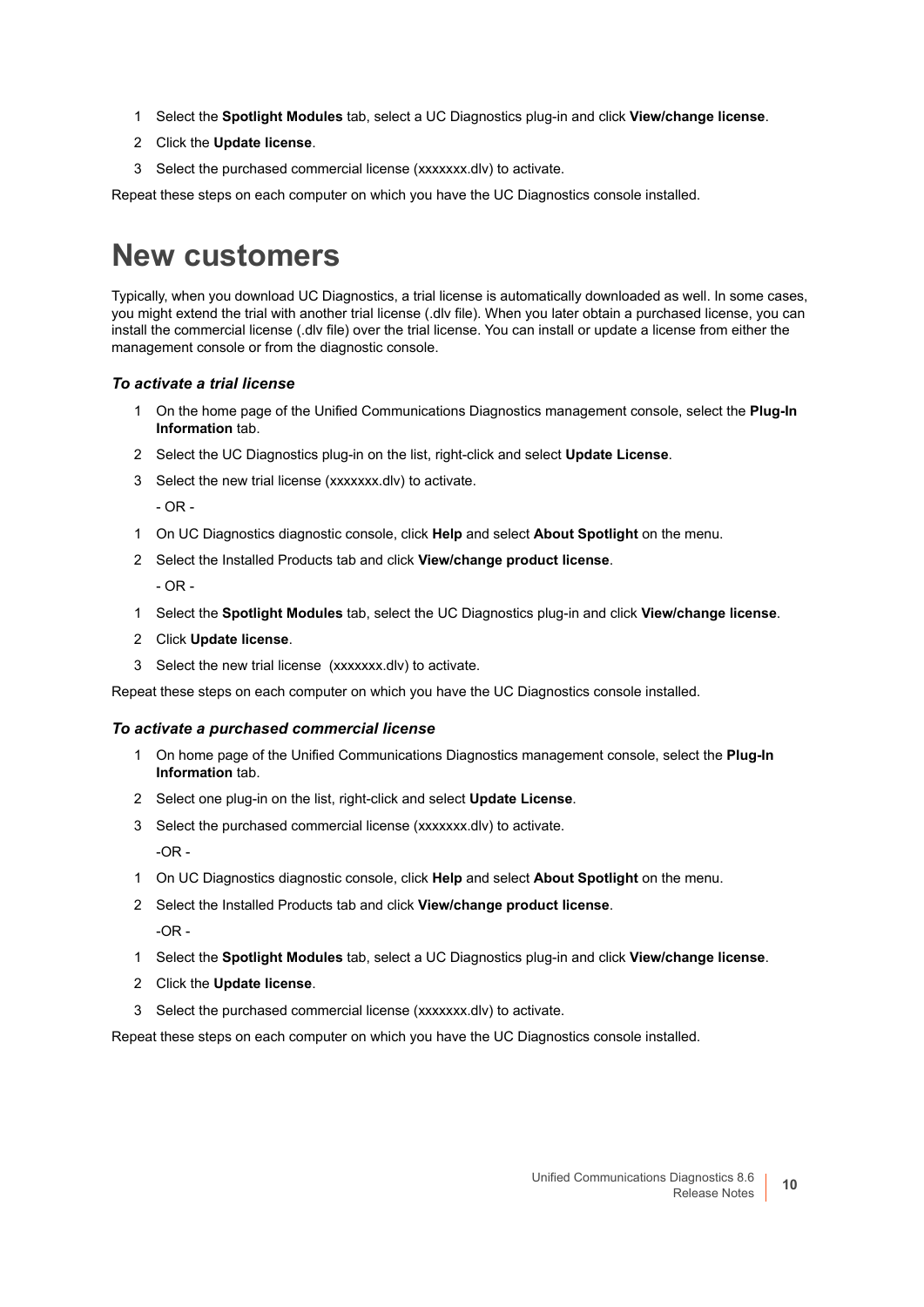# **Getting started with UC Diagnostics 8.6**

The UC Diagnostics release package contains the following products:

**•** UC Diagnostics application

Product Documentation, including:

- **•** Evaluator's Guide
- **•** Deployment Guide
- **•** User Guide
- **•** Data Recorder User Guide
- **•** Online Help

### **Installation Instructions**

See the *Unified Communications Diagnostics Deployment Guide* for installation instructions.

# <span id="page-10-0"></span>**Globalization**

This section contains information about installing and operating this product in non-English configurations, such as those needed by customers outside of North America. This section does not replace the materials about supported platforms and configurations found elsewhere in the product documentation.

This release is Unicode-enabled and supports any character set. In this release, all product components should be configured to use the same or compatible character encodings and should be installed to use the same locale and regional options. This release is targeted to support operations in the following regions: North America, Western Europe and Latin America, Central and Eastern Europe, Far-East Asia, Japan.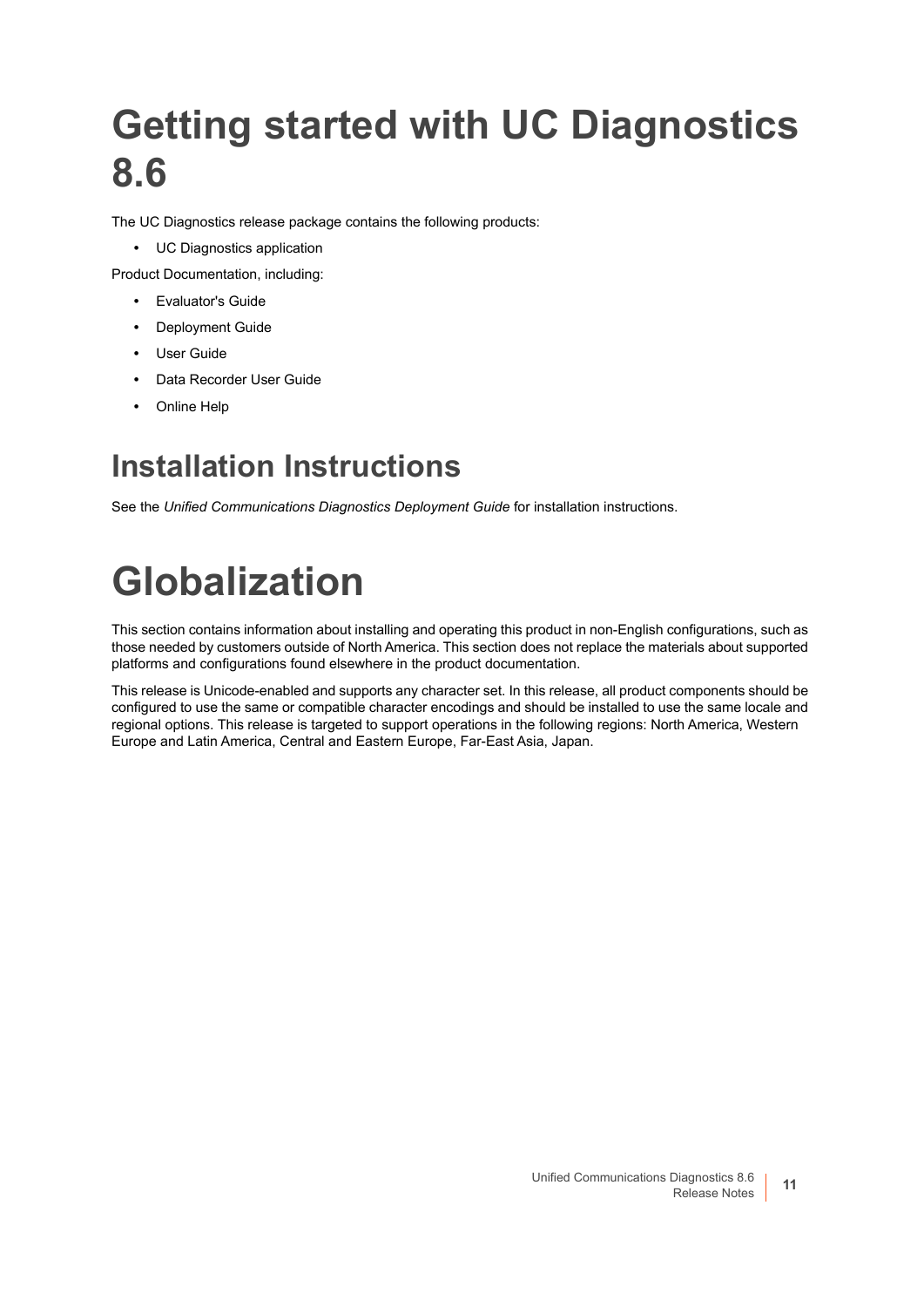## **About us**

### **We are more than just a name**

We are on a quest to make your information technology work harder for you. That is why we build communitydriven software solutions that help you spend less time on IT administration and more time on business innovation. We help you modernize your data center, get you to the cloud quicker and provide the expertise, security and accessibility you need to grow your data-driven business. Combined with Quest's invitation to the global community to be a part of its innovation, and our firm commitment to ensuring customer satisfaction, we continue to deliver solutions that have a real impact on our customers today and leave a legacy we are proud of. We are challenging the status quo by transforming into a new software company. And as your partner, we work tirelessly to make sure your information technology is designed for you and by you. This is our mission, and we are in this together. Welcome to a new Quest. You are invited to Join the Innovation.

### **Our brand, our vision. Together.**

Our logo reflects our story: innovation, community and support. An important part of this story begins with the letter Q. It is a perfect circle, representing our commitment to technological precision and strength. The space in the Q itself symbolizes our need to add the missing piece — you — to the community, to the new Quest.

### **Contacting Quest**

For sales or other inquiries, visit [www.quest.com/contact.](https://www.quest.com/company/contact-us.aspx)

### **Technical support resources**

Technical support is available to Quest customers with a valid maintenance contract and customers who have trial versions. You can access the Quest Support Portal at [https://support.quest.com.](https://support.quest.com)

The Support Portal provides self-help tools you can use to solve problems quickly and independently, 24 hours a day, 365 days a year. The Support Portal enables you to:

- **•** Submit and manage a Service Request.
- **•** View Knowledge Base articles.
- **•** Sign up for product notifications.
- **•** Download software and technical documentation.
- **•** View how-to-videos.
- **•** Engage in community discussions.
- **•** Chat with support engineers online.
- **•** View services to assist you with your product.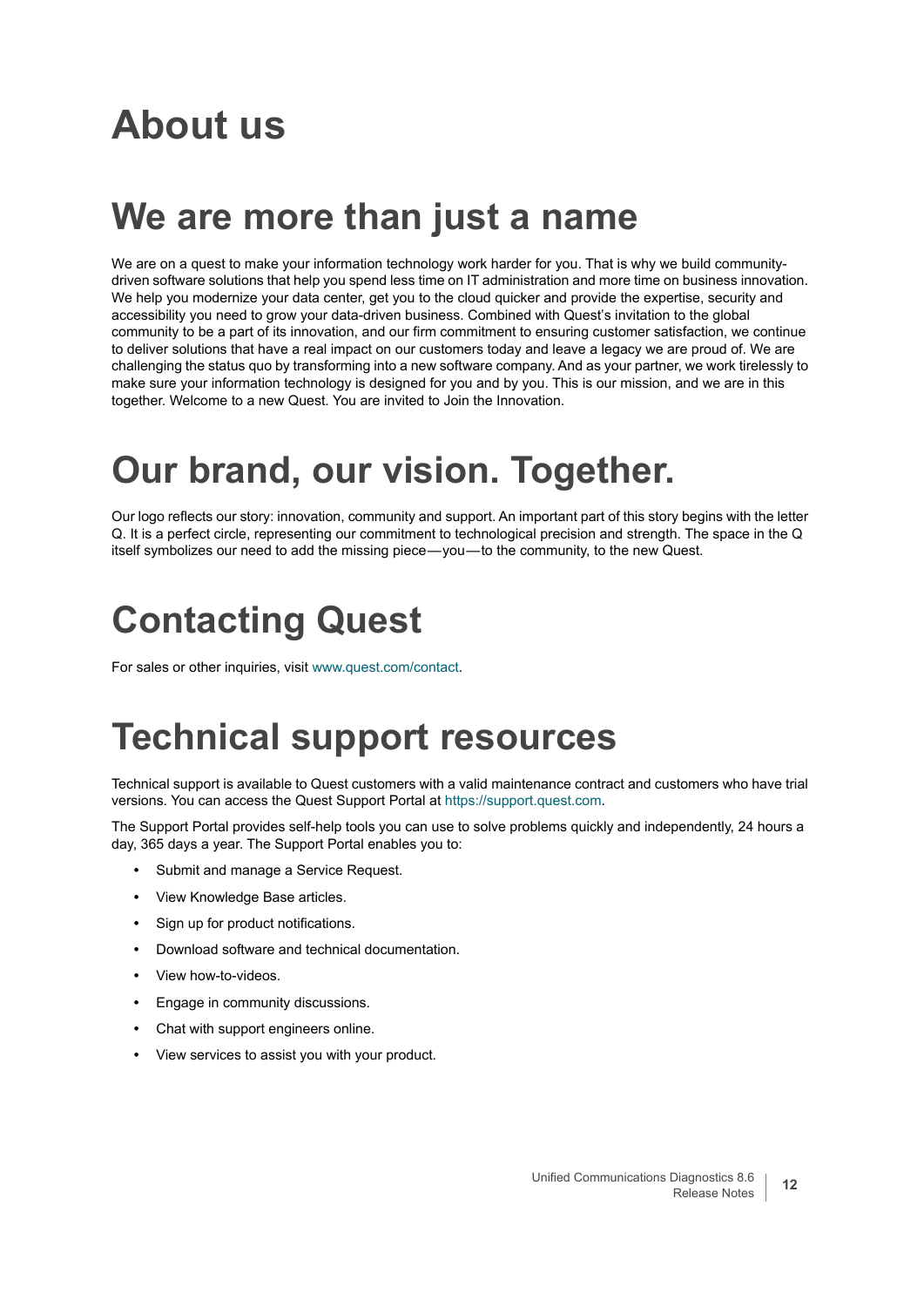# <span id="page-12-0"></span>**Third-party contributions**

This product contains the following third-party components. For third-party license information, go to <http://www.quest.com/legal/license-agreements.aspx>. Source code for components marked with an asterisk (\*) is available at <http://opensource.quest.com>.

**Table 9. List of third-party contributions**

| Component           | License or acknowledgement                                                              |
|---------------------|-----------------------------------------------------------------------------------------|
| <b>Blowfish v2</b>  | MIT 1.0                                                                                 |
| Indy Sockets 9.0.1  | Mozilla Public License (MPL) 1.1                                                        |
| SNMP SharpNet 0.7.9 | Copyright © 2007 Free Software Foundation, Inc. GNU Lesser General Public<br>License v3 |
| ZipMaster 1.78      | GNU Lesser General Public License v2.1                                                  |
| <b>Zlib</b>         | zlih 1 2 8                                                                              |